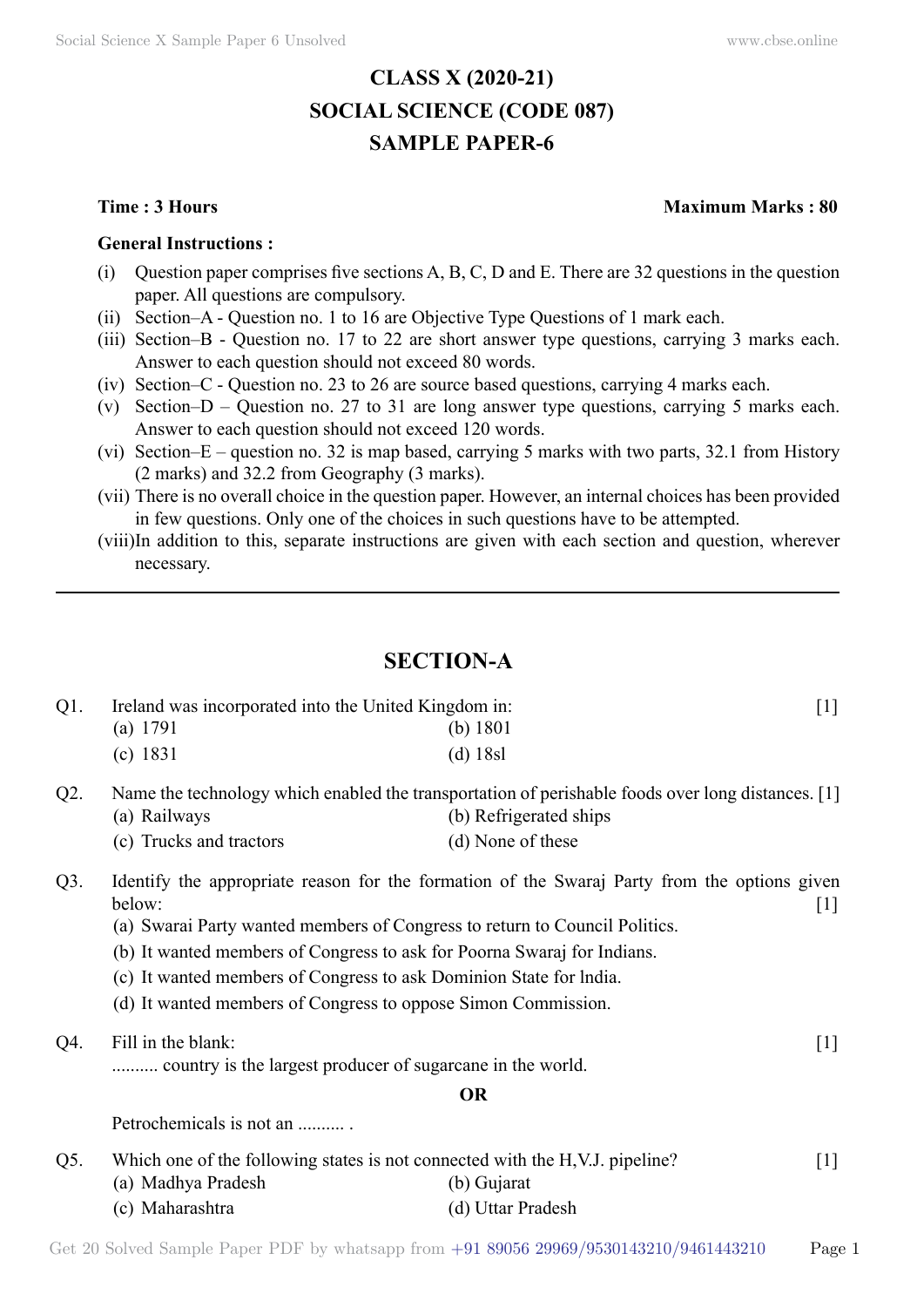| Q6.  | The fresh water is obtained from:                                                                                                                                                                                      |                     | $[1]$                            |
|------|------------------------------------------------------------------------------------------------------------------------------------------------------------------------------------------------------------------------|---------------------|----------------------------------|
|      | (a) precipitation                                                                                                                                                                                                      | (b) surface run off |                                  |
|      | (c) ground water                                                                                                                                                                                                       | (d) All of these    |                                  |
| Q7.  | Name the crops which are sown in winter from October to December and harvested in summer<br>from April to June.                                                                                                        |                     | $[1]$                            |
|      | (a) Kharif crops                                                                                                                                                                                                       | (b) Rabi crops      |                                  |
|      | (c) Zaid crops                                                                                                                                                                                                         | (d) None of these   |                                  |
| Q8.  | Which one of the following is the main cause of land degradation in Punjab?                                                                                                                                            |                     | $[1]$                            |
|      | (a) Intensive cultivation                                                                                                                                                                                              | (b) Deforestation   |                                  |
|      | (c) Over irrigation                                                                                                                                                                                                    | (d) Over grazing    |                                  |
| Q9.  | Consider the following two statements on power sharing and select the answer using the codes<br>given below:<br>A. Power sharing is good for democracy.                                                                |                     |                                  |
|      | B. It helps to reduce the possibility of conflict between social groups.<br>Which of these statements are true and false?<br>(a) Both A and B are true<br>$(b)$ A is true but B is false<br>(c) Both A and B are false |                     | $[1]$                            |
|      | $(d)$ A is false but B is true                                                                                                                                                                                         |                     |                                  |
| Q10. | Who presides over the meeting of the Municipal Corporation?                                                                                                                                                            |                     | $[1]$                            |
|      |                                                                                                                                                                                                                        | <b>OR</b>           |                                  |
|      | The representation of women in Indian Parliament is still low as compared to European countries<br>because                                                                                                             |                     |                                  |
| Q11. | What is the role of ruling party?                                                                                                                                                                                      |                     | $[1]$                            |
|      |                                                                                                                                                                                                                        | <b>OR</b>           |                                  |
|      | What is an 'Alliance'?                                                                                                                                                                                                 |                     |                                  |
| Q12. | Match the following:                                                                                                                                                                                                   |                     | $[1]$                            |
|      | MNCs buy at cheap rates from small $(A)$<br>(i)<br>producers                                                                                                                                                           |                     | Automobiles                      |
|      | Quotas and taxes on imports are used to $ (B)$<br>(ii)<br>regulate trade                                                                                                                                               |                     | Garments, footwear, sports items |
|      |                                                                                                                                                                                                                        |                     |                                  |

|       | regulate trage                                        |                               |
|-------|-------------------------------------------------------|-------------------------------|
| (iii) | Indian companies who have invested abroad $\vert$ (C) | Call centres                  |
| (iv)  | It has helped in spreading of production of $($ D $)$ | Tata Motors, Infosys, Ranbaxy |
|       | services                                              |                               |
| (v)   | Several MNCs have invested in setting up $(E)$        | Trade barriers                |
|       | factories in India for production                     |                               |

(a) (i) - (C); (ii) - (B); (iii) - (E); (iv) - (A); (v) - (D)

(b) (i) - (B); (ii) - (E); (iii) - (D); (iv) - (C); (v) - (A)

(c) (i) - (D); (ii) - (A); (iii) - (C); (iv) - (B); (v) - (E)

(d) (i) - (A); (ii) - (E); (iii) - (C); (iv) - (D); (v) - (B)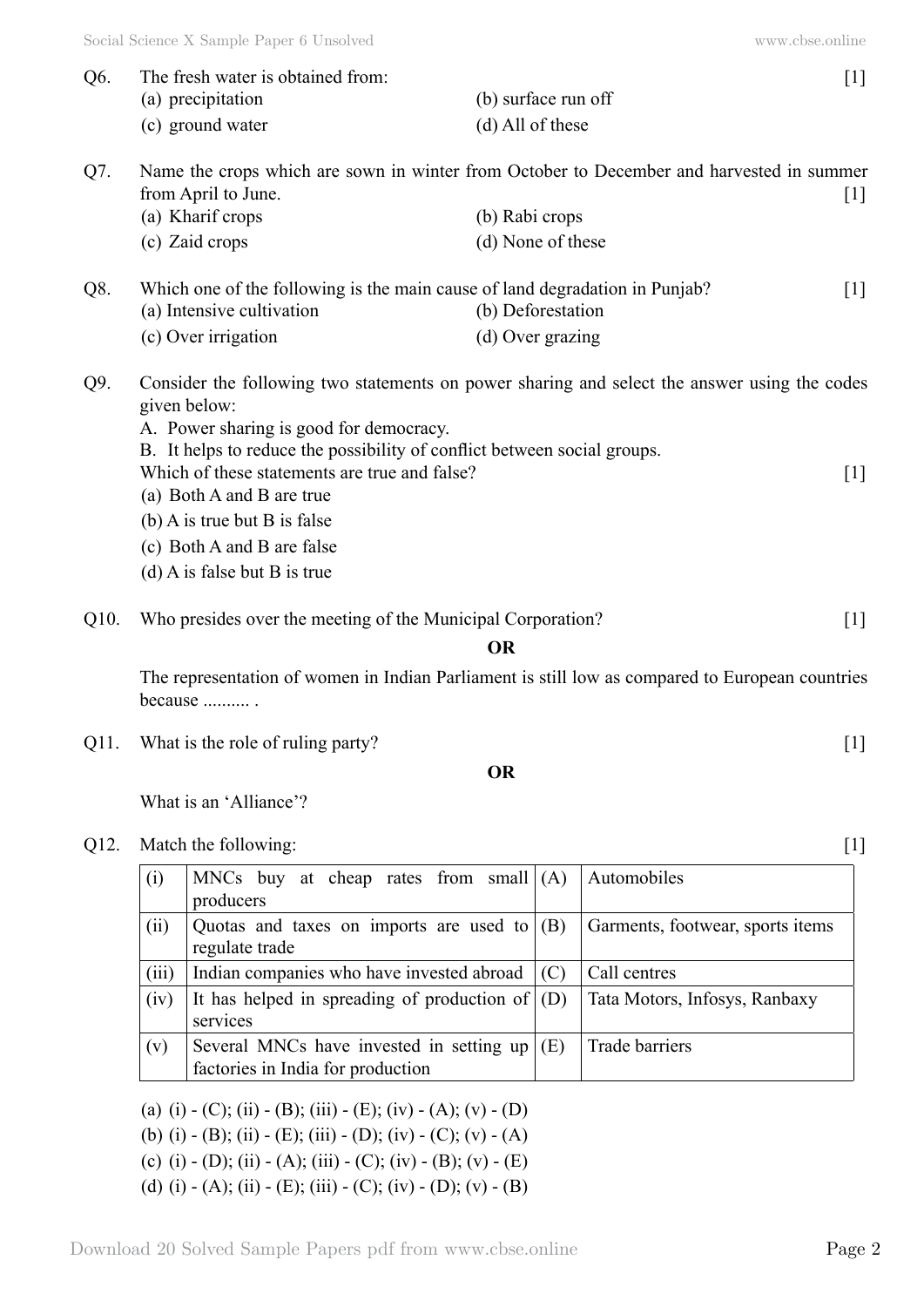- Q13. Underemployment occurs when people: [1]
	- (a) do not want to work.
	- (b) are working in a lazy manner.
	- (c) are not paid for their work.
	- (d) are working less than what they are capable of doing.

## **O**

Job of a teacher comes under the:

| (a) Primary sector  | (b) Secondary sector  |
|---------------------|-----------------------|
| (c) Tertiary sector | (d) None of the above |

- Q14. In a SHG most of the decisions regarding savings and loan activities are taken by: [1] (a) Members (b) Bank
	- (c) Non-government organisation (d) None of these
- Q15. In the question given below, there are two statements marked as Assertion (A) and Reason (R). Read the statements and choose the correct option.

**Assertion :** Rakesh is an educated and skilled worker who earns a high monthly salary as he is employed in a private bank in a city.

**Reason :** All service sectors in India are growing extremely well and each individual engaged in any kind of tertiary activity earns a high income.

# **Options:** [1]

- (a) If both assertion and reason are true, and reason is the correct explanation of assertion
- (b) If both assertion and reason are true, but reason is not the correct explanation of assertion
- (c) If assertion is true, but reason is false.
- (d) If both assertion and reason are false.

| Q16. In estimating, the value of GDP, we include only: |                        |  |
|--------------------------------------------------------|------------------------|--|
| (a) industrial goods                                   | (b) agricultural goods |  |

(c) commercial goods (d) final goods

# **Section-B**

| Q17. Describe briefly any three economic effects of Non-cooperation Movement. | $[3]$ |
|-------------------------------------------------------------------------------|-------|
|-------------------------------------------------------------------------------|-------|

Q18. Explain any three ways in which nationalist feelings were kept alive in Poland in the 18th and l9th centuries. [3]

## **O**

How were the Indian merchants and industrialists discriminated by the Britishers?

- Q19. Distinguish between 'Regur soils' and 'Laterite soils'. [3]
- Q20. "Local Government is the best way to realise one important principle of democracy." Explain the statement with an example. [3]

# **O**

Differentiate between the federal system in India with that of federal system in the USA.

- Q21. Enumerate any three factors that contributes to the human development. [3]
- Q22. Describe any three advantages of the Self-Help Groups (SHGs) for the poor. [3]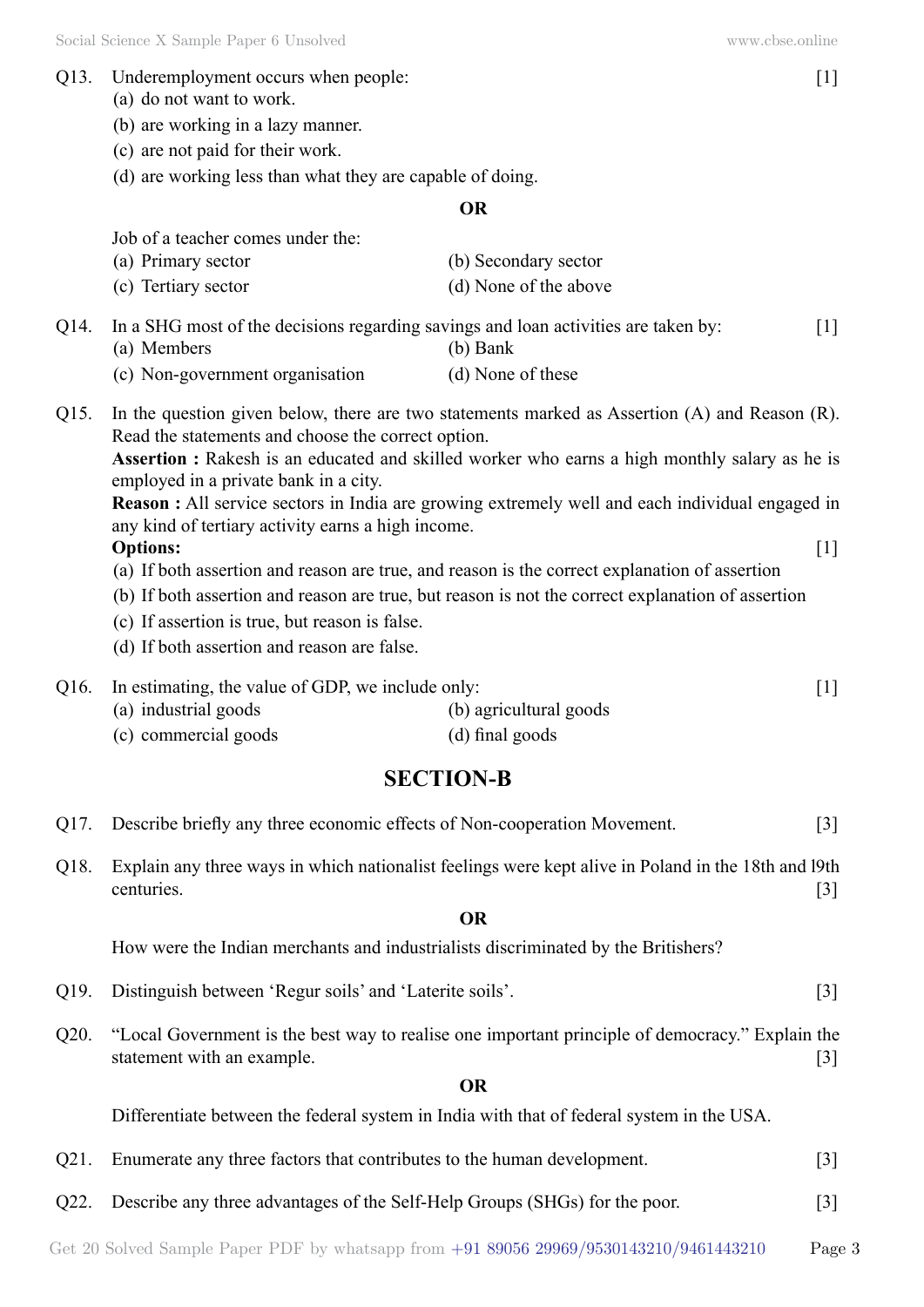# **Section-C**

Q23. Read the source given below and answer the questions that follows: [4]

'Satyagraha is not physical force. A Satyagrahi does not inflict pain on the adversary; he does not seek his destruction. In use of Stayagraha, there is no ill-will whatever'.

'Satyagraha is pure soul force. Truth is the very substance of the soul. That is why, this force is called Satyagraha. The soul is informed with knowledge. In it burns the flame of love. Nonviolence is the supreme dharma'.

'It is certain that India cannot rival Britain or Europe in force of arms. The British worship the war-Cod and they can all of them become, as they are becoming, bearers of arms. The hundreds of million in India can never carry arms. They have made the religion of non-violence their own.' **Answer the following MCQs by choosing the most appropriate alternatives:**

| 23.1 Who spoke these words?<br>(a) Subhash Chandra Bose                                                                                                                                                                                   | (b) Bhagat Singh                      | $[1]$             |
|-------------------------------------------------------------------------------------------------------------------------------------------------------------------------------------------------------------------------------------------|---------------------------------------|-------------------|
| (c) Gandhiji                                                                                                                                                                                                                              | (d) None of these                     |                   |
| 23.2 What do the British worship?<br>(a) The British worship the war god, as they are bearers of arms.<br>(b) Truth is the very substance of the soul.<br>(c) They have made the religion of non-violence their own.<br>(d) None of these |                                       | $\lceil 1 \rceil$ |
| 23.3 Satyagraha is pure  force.<br>(a) arm<br>$(c)$ truth                                                                                                                                                                                 | (b) soul<br>$(d)$ flame               | $\lceil 1 \rceil$ |
| <b>23.4</b> Truth is very substance of the soul' This force is called<br>(a) flame of love<br>(c) PhYsical                                                                                                                                | (b) bearers of arms<br>(d) Satyagraha | $\lceil 1 \rceil$ |

Q24. Read the source given below and answer the questions that follows: [4] I had always wanted to go to London, and my desire ..... was stimulated by letters from an old workmate ..... who was then working at the old Kent Road Gas Works ..... I finally decided to go .... in November, 1881, with two friends I started out to walk the journey, filled with the hope that we would be able to obtain employment, when we get there, with the kind assistance of friend .... we had little money when we started, not enough to pay for our food any lodgings each night until we arrived in London. Some days we walked as much as twenty miles, and other days less, our money was gone at the end of the third day .... for two nights we slept out .... once under a haystack, and once in old farm shed .... On arrival in London we tried to find .... my friend .... but .... were unsuccessful. Our money was gone, so there was nothing for us do but to walk around until late at night and then try to find some place to sleep, we found an old building and slept in it that night. The next day, Sunday, late in the afternoon, we got to the Old Kent Gas Work and applied for work. To my great surprise, the man we had been looking for was working at the time, he spoke to the foreman and I was given a job.'

# **Answer the following MCQs by choosing the most appropriate alternatives:**

| 24.1 What stimulated the narrator to go to London? |                         |                   |
|----------------------------------------------------|-------------------------|-------------------|
| (a) in search of a job                             | (b) in search of a food |                   |
| (c) in search of a shelter                         | (d) None of these       |                   |
| 24.2 What is the found in the given passage?       |                         | $\lceil 1 \rceil$ |
| (a) old shops                                      | (b) old faculty         |                   |
| (c) new buildings                                  | (d) old buildings       |                   |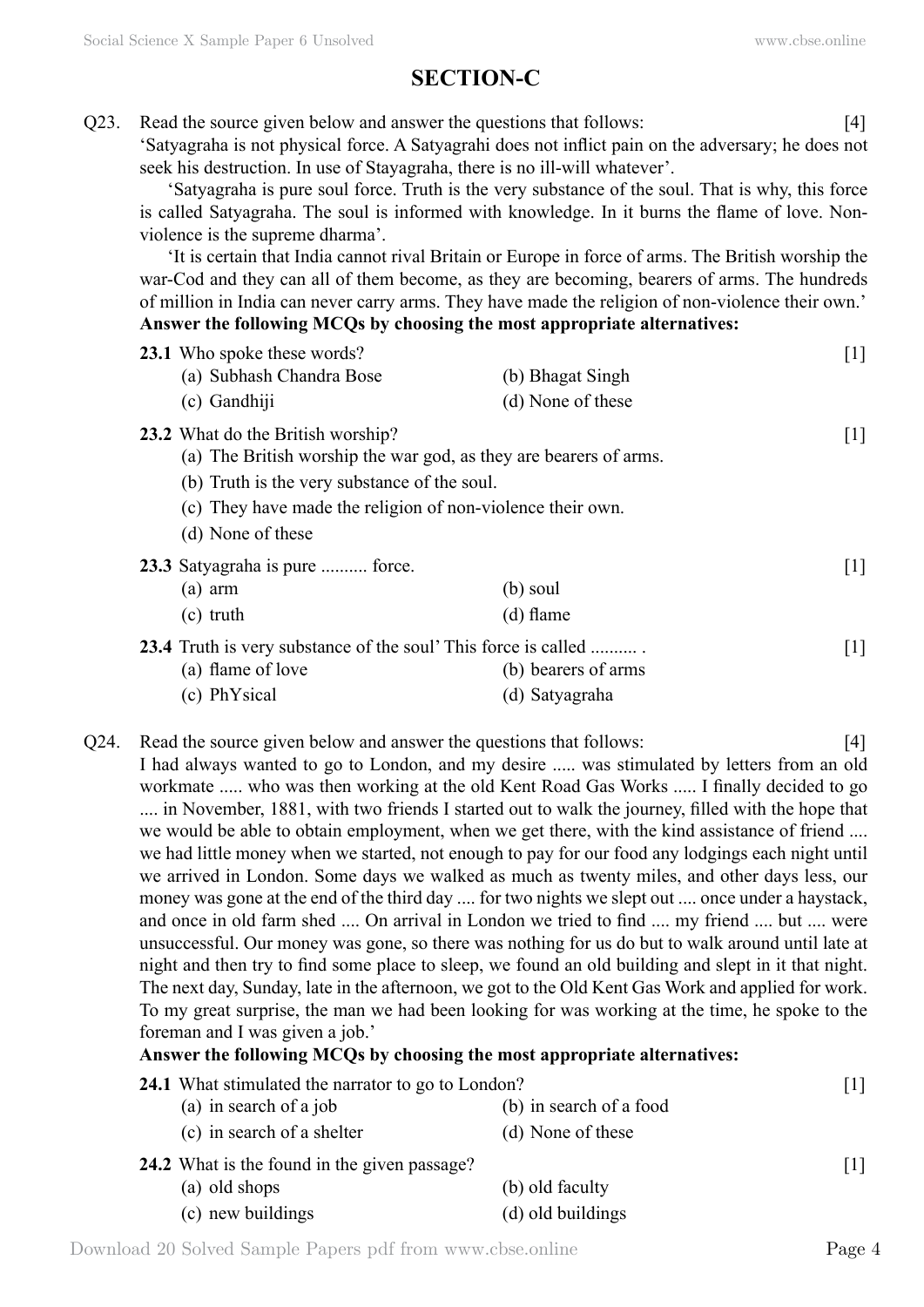|                                        | 24.3 When arrival in London, we tried to find my friend  but  were |                   |
|----------------------------------------|--------------------------------------------------------------------|-------------------|
| (a) successful                         | (b) unsuccessful                                                   |                   |
| (c) unhappily                          | (d) None of these                                                  |                   |
| <b>24.4</b> How many days they walked? |                                                                    | $\lceil 1 \rceil$ |
| (a) Eighteen miles                     | (b) Nineteen miles                                                 |                   |
| (c) Twenty miles                       | (d) Forty miles                                                    |                   |

Q25. Read the source given below and answer the questions that follows: [4] The Constitution was amended to prevent elected MLAs and MPs from changing parties. This was done because many elected representatives were indulging in Defection in order to become ministers or for cash rewards. Now the law says that if any MLA or MP changes parties, he or she will lose the seat in the legislature. This new law has helped bring defection down. The Supreme Court passed an order to reduce the influence of money and criminals. Now, it is mandatory for every candidate who contests elections to file an Affidavit giving details of his property and criminal cases pending against him. But there is no system of check if the information given by the candidates is true. The Election Commission passed an order making it necessary for political parties to hold their organisational elections and file their income tax returns. The parties have started doing so but sometimes it is mere formality. A law should be made to regulate the internal affairs of political parties. It should be made compulsory for political parties to maintain a register of its members, to follow its own constitution, to have an independent authority, to act as a jud8e in case of party disputes, to hold open elections to the highest posts. It should be made mandatory for political parties to give a minimum number of tickets, about one-third, to women candidates. Similarly, there should be a quota for women in the decision-making bodies of the party. There should be state funding of elections. The government should give parties money to support their election expenses. This support could be given in kind: petrol, paper, telephone, etc. Or it could be given in cash on the basis of the votes secured !y the party in the last election.

#### **Answer the following MCQs by choosing the most appropriate alternatives:**

**25.1** Match List I (organisations and struggles) with List II and select the correct answer using the codes given below the lists: [1]

|    | List I                                                                                    |               | List II                      |                   |
|----|-------------------------------------------------------------------------------------------|---------------|------------------------------|-------------------|
| 1. | Pressure group                                                                            | A             | Narmada Bachao Andolan       |                   |
| 2. | <b>Congress Party</b>                                                                     | B             | National Democratic Alliance |                   |
| 3. | Bharatiya Janata Party                                                                    | $\mathcal{C}$ | State party                  |                   |
| 4. | Communist Party of India                                                                  | D             | United Progressive Alliance  |                   |
| 5. | <b>Telugu Desam Party</b>                                                                 | E             | Left Front                   |                   |
|    | (a) 1-C, 2-A, 3-B, 4-D                                                                    |               | (b) 1-C, 2-D, 3-A, 4-B       |                   |
|    | (c) 1-C, 2-A, 3-D, 4-B                                                                    |               | (d) 1-D, 2-C, 3-A, 4-B       |                   |
|    | 25.2 Who among the following is the founder of the Bahujan Samaj Party?<br>(a) Kanshi Ram |               | (b) Sahu Maharaj             | $\lceil 1 \rceil$ |
|    | (c) B.R. Ambedkar                                                                         |               | (d) Jotiba Phule             |                   |
|    | 25.3 What is the guiding philosophy of the Bhartiya Janata Party?<br>(a) Bahujan Samaj    |               | (b) Revolutionary democracy  | $\lceil 1 \rceil$ |
|    | (c) Integral humanism                                                                     |               | (d) Modernity                |                   |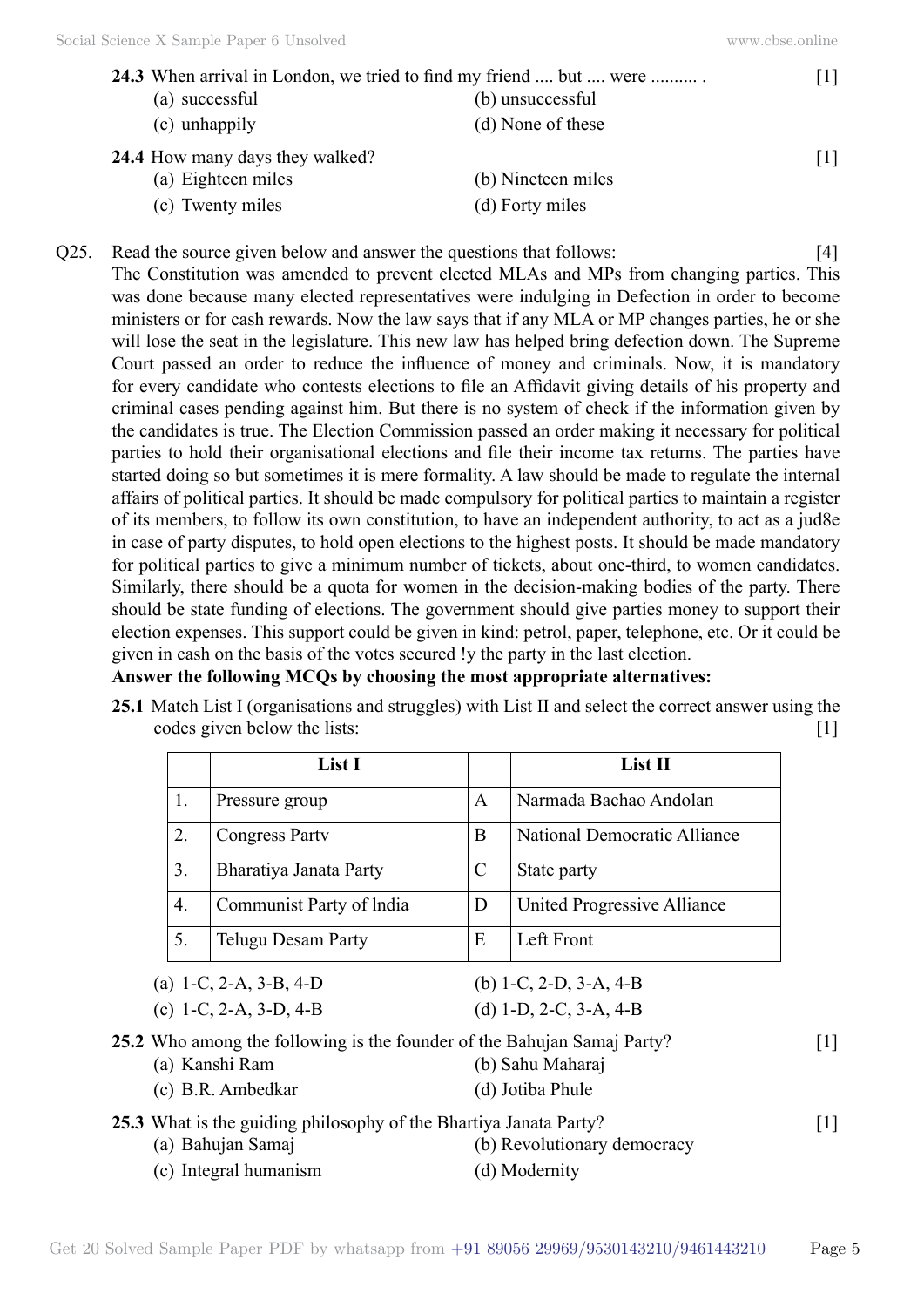- **25.4** Consider the following statements on parties: [1]
- A. Political parties do not enjoy much trust among the people.
- B. Parties are often rocked by scandals involving top party leaders.
- C. Parties are not necessary to run governments.
	- Which of the statements given above are correct?
		- (a)  $A$ ,  $B$  and  $C$  (b)  $A$  and  $B$ (c)  $B$  and  $C$  (d)  $A$  and  $C$
- Q26. Read the source given below and answer the questions that follows: [4]



# **Section-D**

|  | Q27. Explain the progress of the Civil Disobedience Movement in the countryside? |  |
|--|----------------------------------------------------------------------------------|--|
|  | OR                                                                               |  |

Explain the process of unification of Italy.